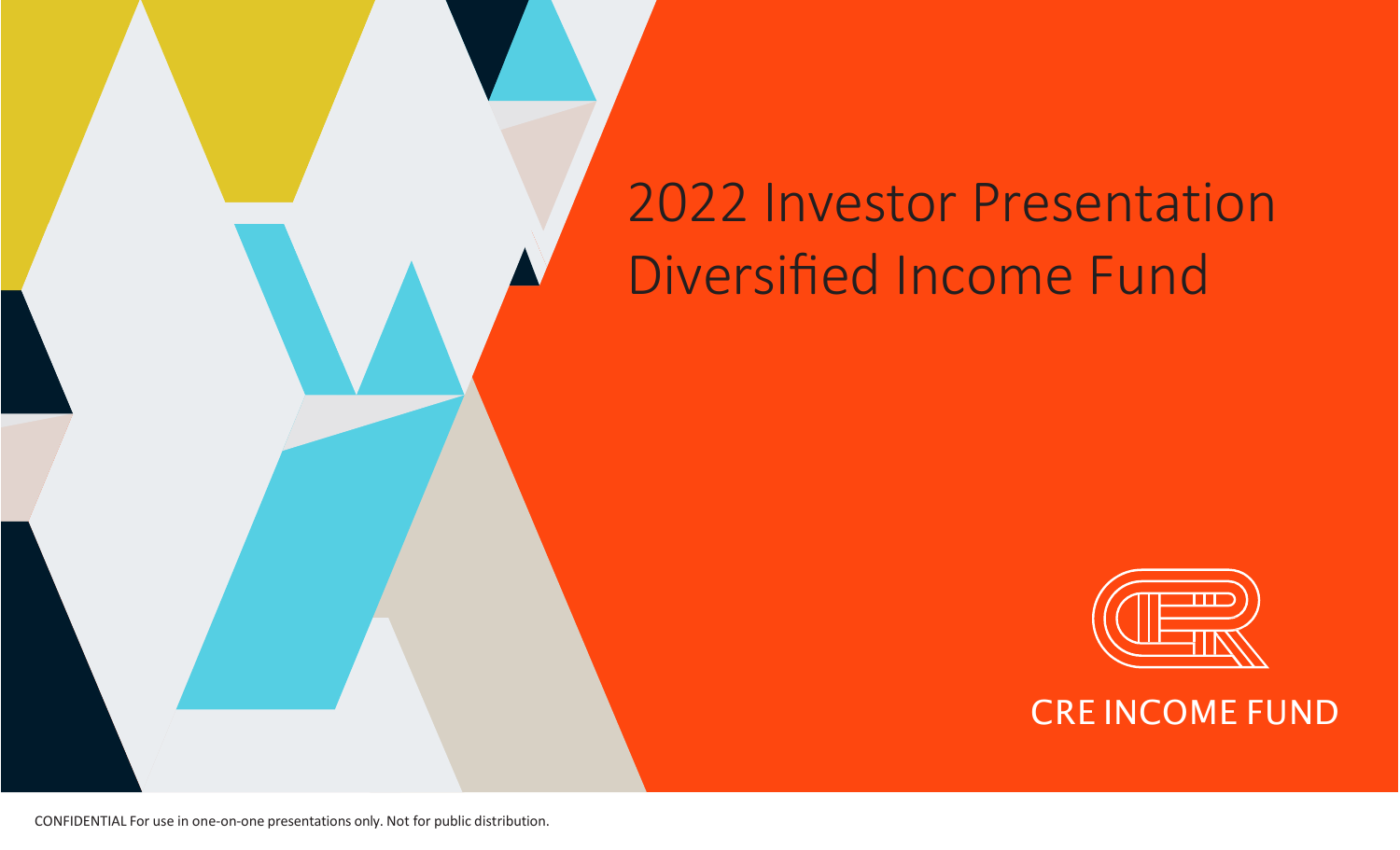

## E X ECUTIVE SUMMA RY

Increasing corporate investment in research and development, combined with a reshoring of U.S. manufacturing and supply chains, will drive attractive demand fundamentals for the Technology and Industrial Commercial Real Estate asset classes over the next 5 to 10 years.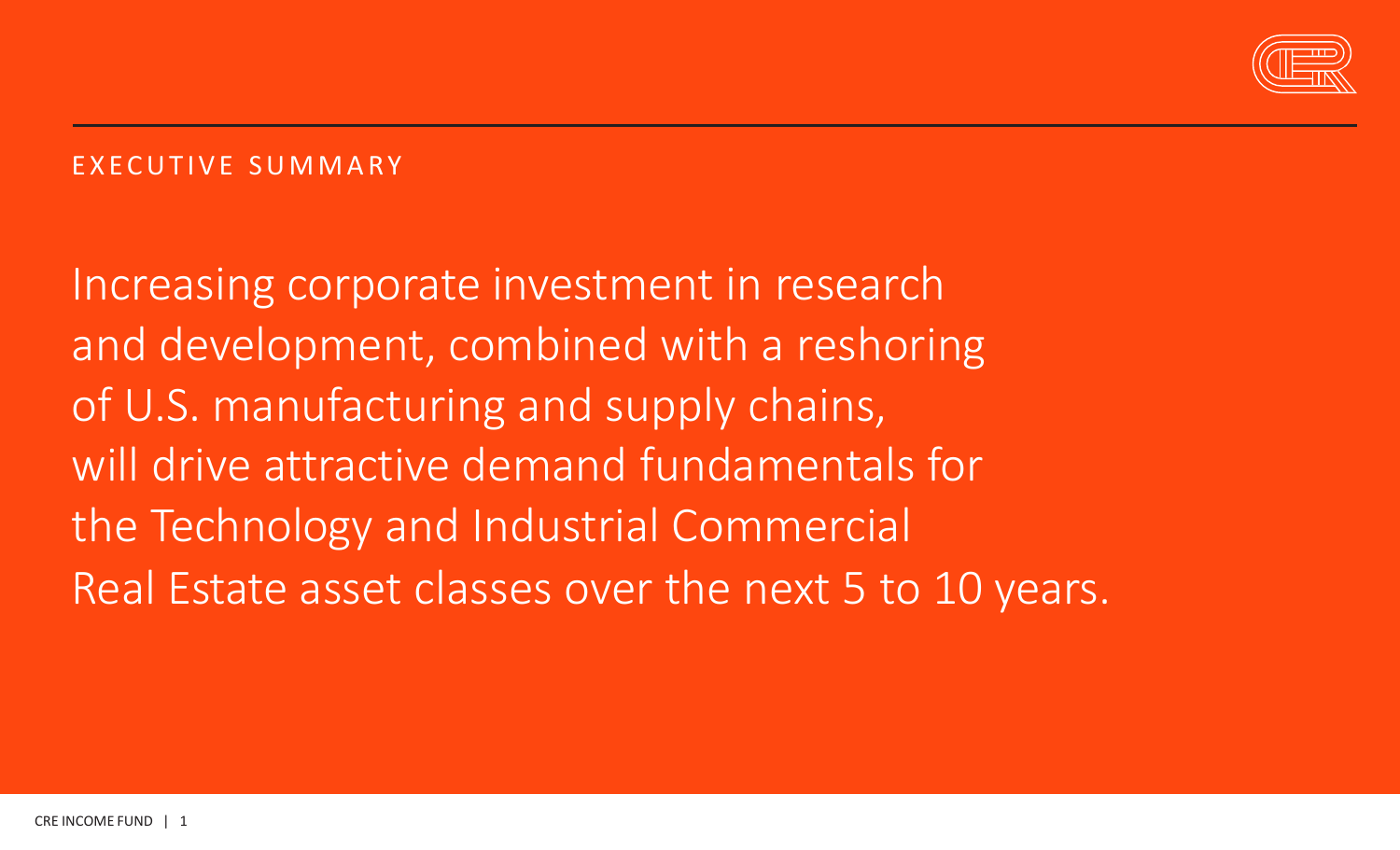

## E X ECUTIVE SUMMA RY

Our fundamentals-based investment process capitalizes on opportunities in the CRE sector with the specific objectives to:

1) Preserve investor capital

- 2) Make regular cash distributions
- 3) Realize capital appreciation
- 4) Provide liquidity through repurchase agreements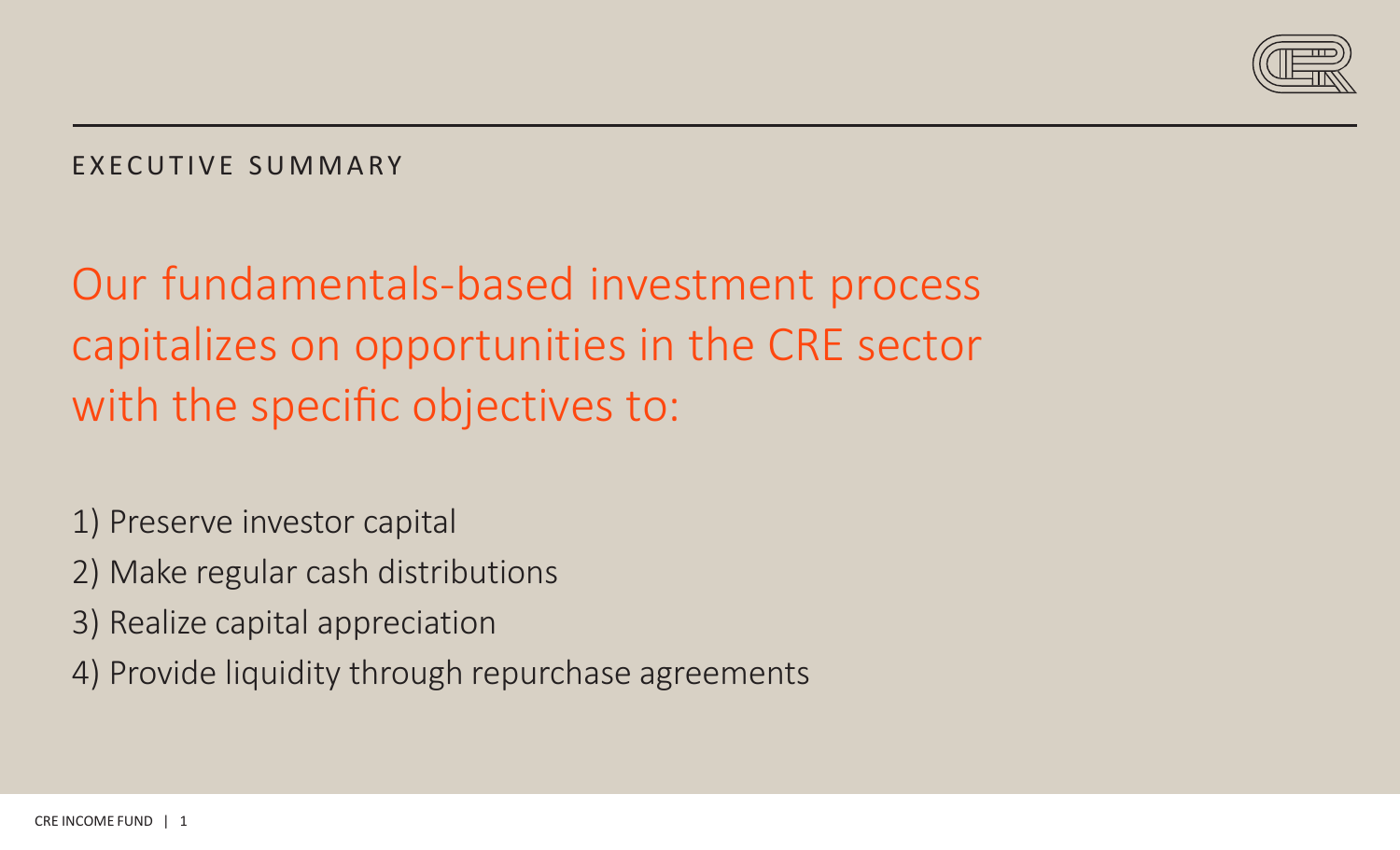

### SFCTOR FUNDAMENTALS

#### E-commerce

As consumer demand for online shopping keeps growing\*, e-commerce will continue to drive demand for industrial properties (and specifically distribution and logistics spaces).

\* Rakuten Intelligence, U.S. e-commerce sales rose 24% from March 1-17, 2020

#### Reshoring

Accelerated even further by the COVID-19 crisis, U.S. companies will continue to seek to move operations to domestic locations to maintain greater control and oversight of their supply chains.

#### R&D

Industrial and technology companies utilize R&D/flex facilities to develop, test and improve new and existing products and services. Corporations in these sectors prefer these facilities as they offer the ability to house multiple space types in one property, which can increase efficiency and cost savings. R&D facilities represent the 3rd largest category of Commercial Real Estate and have seen a 288% increase in occupancy in the last ten years.

From Q1 2010 to Q1 2020, the total square footage of R&D/flex space increased from 44M square feet to 171M square feet, while flex transaction volume increased from \$3.4B to \$24.6B.\*\*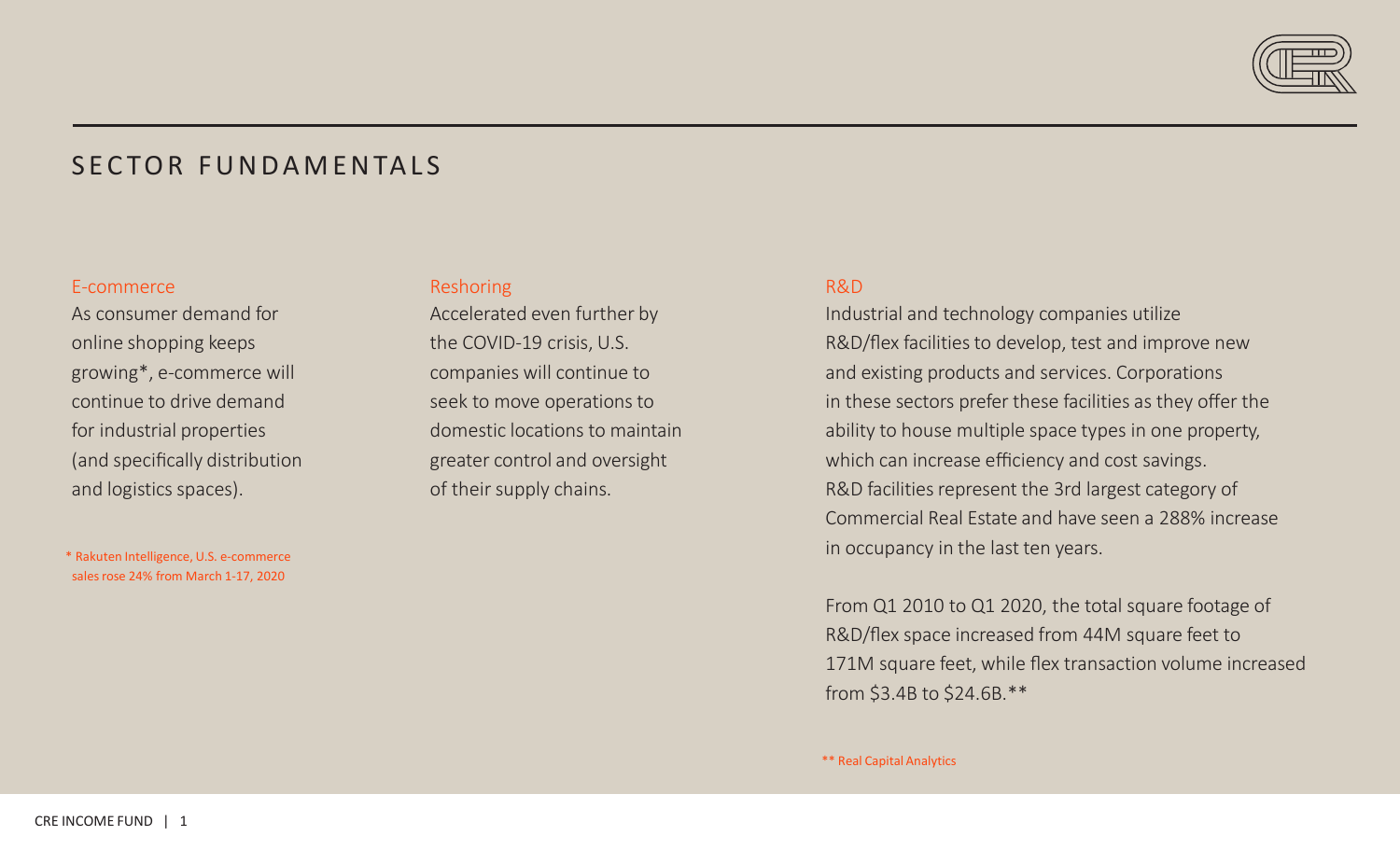

## TARGET PROPERTIES

#### Technology Spaces

Given the highly digitized nature of modern commerce, most companies require some degree of data storage that requires specific facilities to house the storage equipment, run IT systems, and facilitate cloud storage and computing, including climate control and security protocols.



#### Industrial Spaces

Distribution warehouses function as critical hubs in logistics networks. Spaces must allow companies to effectively serve their customer base and add efficiencies through automated technologies, sufficient dock space, and proximity to freeways, railways, and airports.

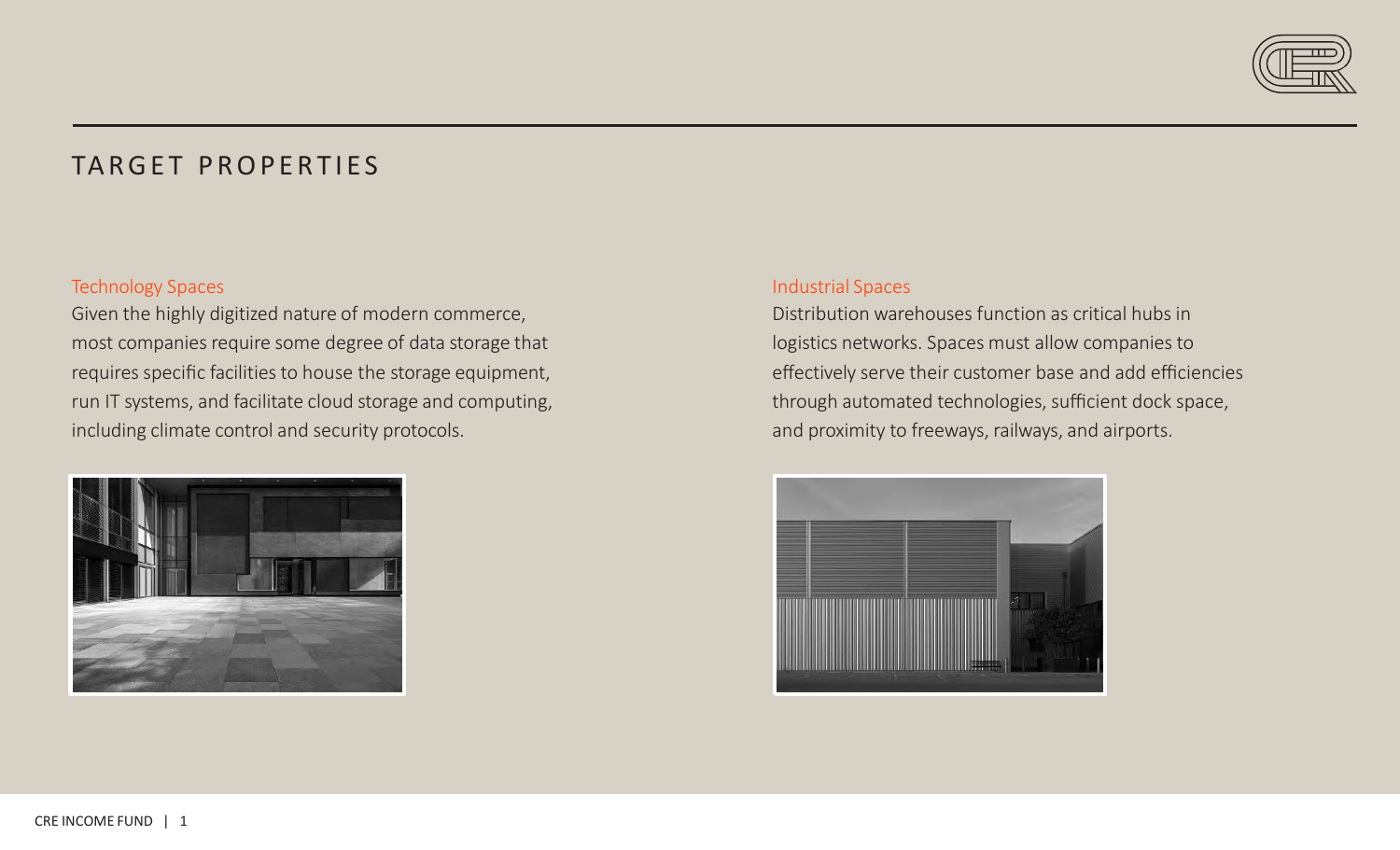

## FUND INFORMATION

| <b>Minimum Investment</b>     | \$10,000.00                            |
|-------------------------------|----------------------------------------|
| <b>Unit Price</b>             | \$10.00                                |
| Qualification                 | <b>Accredited Investors</b>            |
| <b>Distributions</b>          | Quarterly                              |
| <b>Dividend Yield</b>         | 10%                                    |
| <b>Targeted Annual Return</b> | 12% to 14%                             |
| <b>Management Fee</b>         | 1%                                     |
| Liquidity                     | Semi-Annual                            |
| <b>Shared Interest</b>        | 30%                                    |
| <b>NAV Calculation</b>        | Annually                               |
| <b>Tax Benefits</b>           | Long Term Capital Gains & Depreciation |